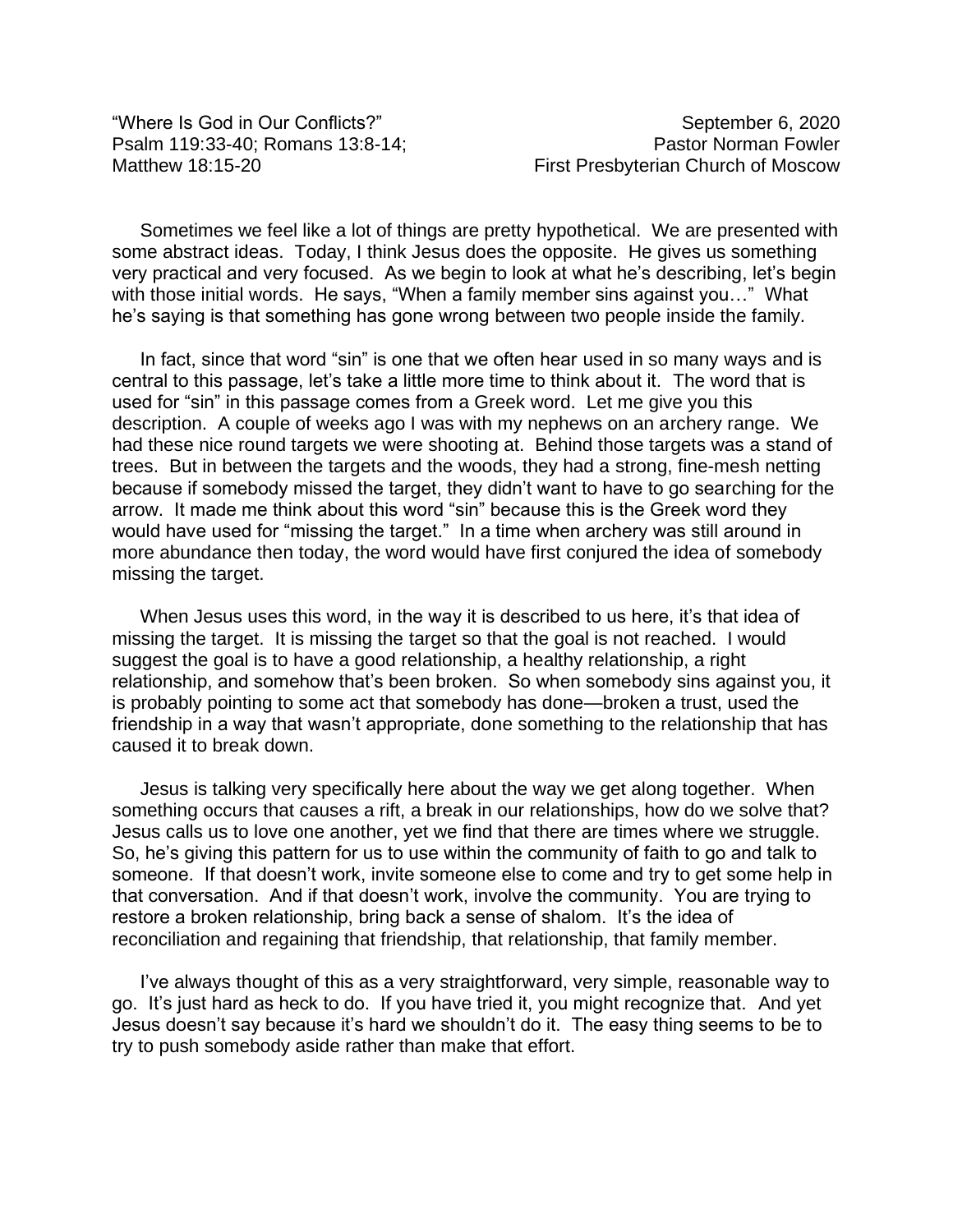As we look at this, we want to recognize that this is really mostly about two individuals. Jesus is describing a broken relationship between two people who are in a relationship because they are part of the same church, a gathering, a place. The people called out and gathered together because they follow him. He is inviting us to make sure we attempt that reconciliation and regain that relationship.

This is, I think, is mainly focused on those two people. But I think we can also learn from what he's doing here because he is providing a process. He is saying there are ways of trying to mend relationships and he is inviting us to do that, and do it in a fair way by having a conversation. The central piece to the process is listening, hearing and talking with one another.

Many years ago, I did some work on reconciliation, particularly reconciling arguments within churches. I went to a group that taught us how do that type of reconciliation. They suggested that oftentimes the main problem was that people had gotten their feelings hurt or hadn't felt like they had been heard, so they had a broken relationship. The way to solve that was, indeed, to bring people together and let them tell their stories, help them be heard, help people respond to that hearing and knowing. The process actually involved individual stories, maybe a few people gathered together, and maybe the whole church gathered together to encourage and support that reconciliation.

I think this process is a process that is inviting us to think about how we mend relationships, how we restore relationships, how we reconcile relationships, and I'm afraid that sometimes it has been used as a way of judgement or shunning rather than as a way of trying to bring people together to restore and retain and regain those relationships.

I think one of the issues is we sometimes look at what is said. If you can't make that final step, and sometimes we can't, there can be no resolution. There was a situation a long time ago where I went to talk to a pastor who had said something at a  $4<sup>th</sup>$  of July community gathering that I felt like we needed to talk about because it didn't feel like he was treating somebody in the community well, and in fact was using that person. So, I thought it was time to have a conversation. It was one of those conversations where there was a sense that I was not being heard. There was no way that we were going to come to any kind of resolution. Sometimes that happens, and unfortunately sometimes that happens within our faith community.

Jesus acknowledges that sometimes we just have a hard time hearing each other, feeling like what is being said is real. We need to accept each other's feelings. Feelings are feelings, and sometimes we have a hard time accepting that. What Jesus says sometimes makes it feel like we're setting up that other for judgment. He says, "…then treat them as a Gentile and as a tax collector."

There are a couple of really interesting things here. We talked recently about crossing boundaries. Jesus crossed the boundaries with the Syrophoenician woman,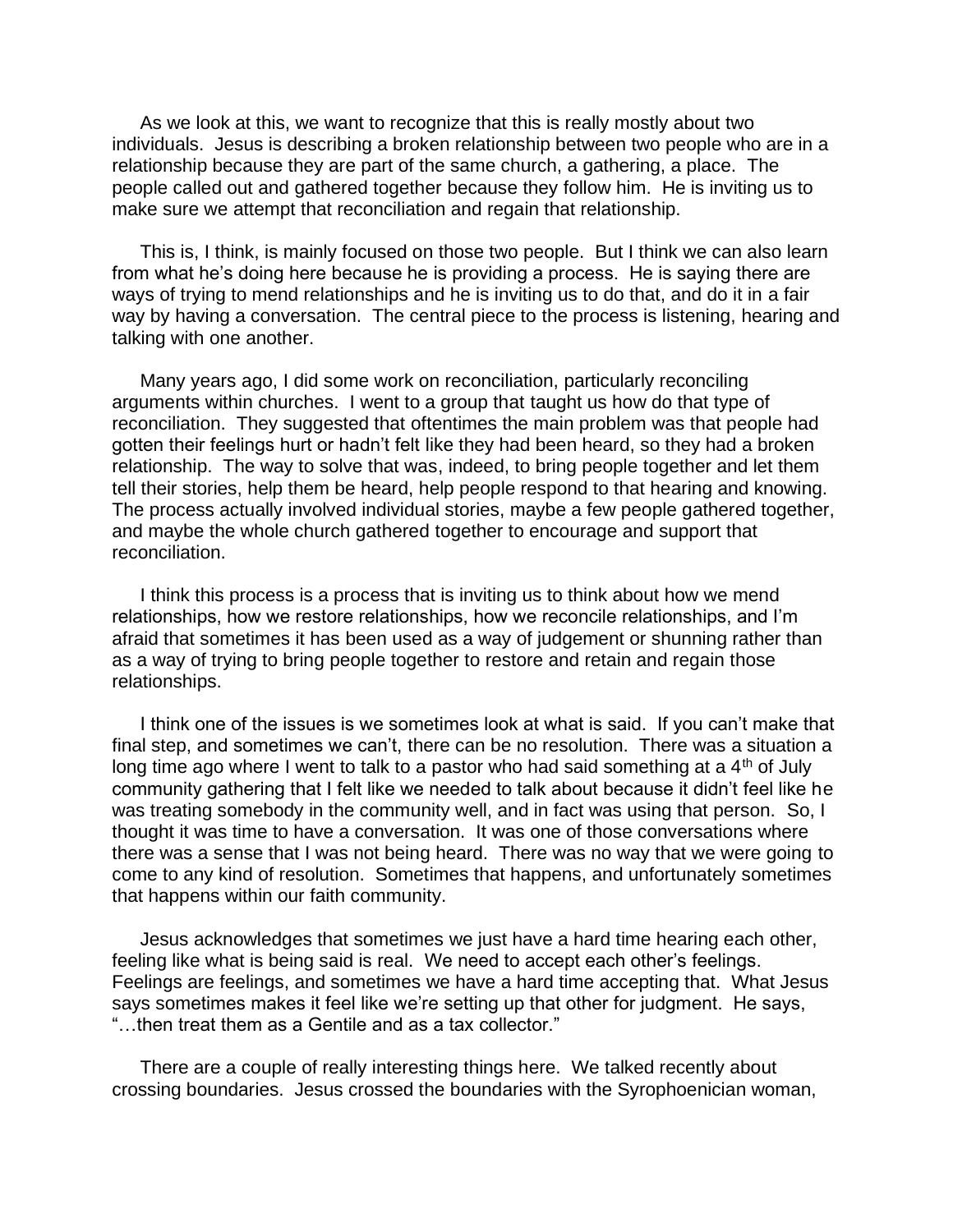who Matthew called a Canaanite, and healed her daughter. He doesn't see the Gentile boundary as one we can't cross. Paul gets sent to the Gentiles. I think what it means is that we begin to look at that person as somebody we *wish* we could have a relationship with. We *wish* the love of God could be there between us.

When he talks about Gentiles and tax collectors, it feels a little ironic that he is singling out tax collectors. Traditionally, the Book of Matthew is supposed to have been written by Matthew, the tax collector. So those reading this would see Matthew as one who would have known full well how much a tax collector needed the love and grace of God in his life. I think Jesus was inviting his followers to realize the struggle in our relationships and that you can't always have the relationship you want. But what does Jesus say? Love your enemies, pray for those who persecute you. He continues to say this should be, as long as it's up to you, a relationship in which you try to love them.

This process is a process Jesus gives us so we can try to be fair to one another and engage with one another in attempting to overcome our differences, and perhaps, in doing so, show the world how to do that. Unfortunately, it feels all too often we as churches, as religious people, as followers of Jesus, don't show the world that reconciliation very well. We have too many divisions among us, and we struggle even within the family of faith. I just want to acknowledge that.

Then, there's one more piece to this that I want to think about. So often, when I get into an argument with someone, when I get on the outs with someone, that's the time when some of my bad behavior can come out. It's the time when I might want to say something that I shouldn't say. So, it is very interesting to me that at the very end of this passage is this phrase we use all the time to talk about how God is with us. I don't think that's wrong. I think Jesus suggests he is with us all the time through prayer and worship and all kinds of situations. But it's almost like in this particular situation where you have an argument, Jesus says, "I want to remind you that where two are three are gathered, I am there. When you are in the midst of that argument with someone else, I am there." If I were thinking that Jesus were present in the midst of my argument with somebody else, I'm sure I wouldn't say some of the things I might say otherwise.

It goes on to say, "…and whatever you agree on will be done." I think that's a poor translation. The word there is "begun." When you agree on something together, God begins something with you, and it is opened up. It is dynamic. It isn't over; it's a beginning. It's the beginning of restoring a relationship. It's the beginning of a life together. It's not something that is done. It's the beginning. It's God starting something and engaging with you and inviting you into that.

Mostly this is a description of a process by which Jesus invited us to work out conflict, particularly between individuals. But in it we can see things that are important in a wider way as well. We live in a time of division and conflict and violence. So how is this important to our time? What I would like to note is, one, that Jesus is expecting us to do this and model it to the rest of the world. As followers of Jesus, we are engaged in loving each other. We are encouraged to deal with our conflict in a way that tries to be fair and helps each other out and restores our relationships. It is something we might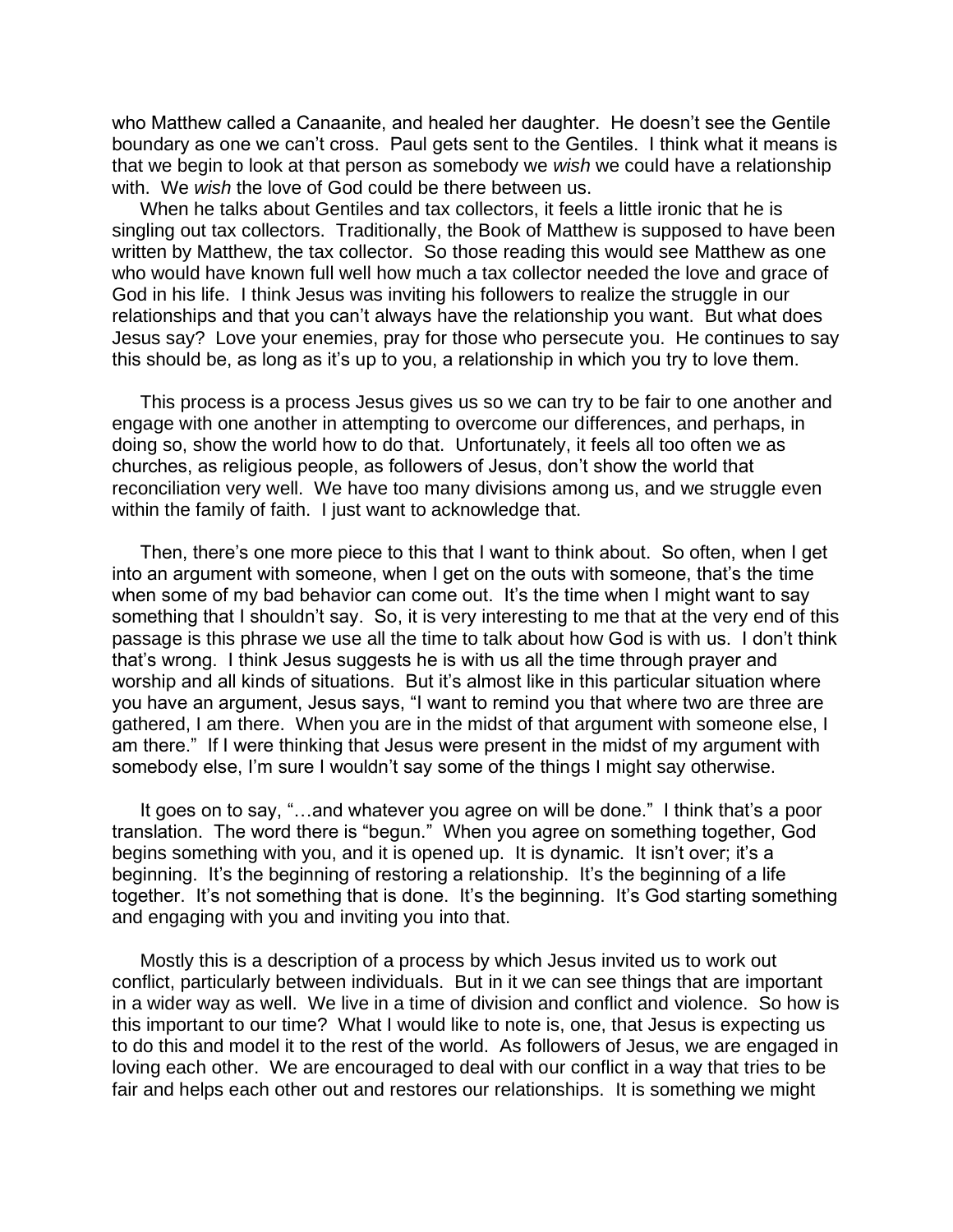do on a wider scale as well. The world might see if we would actually do it. We are invited to model it. We are invited to recognize that Jesus is trying to give us a way to be fair with one another. This idea of being fair with one another should permeate our lives, in everything we do.

Then, two, there is a focus on reconciliation and restoration. I don't think that is limited to our individual relationships, but goes with our family of faith, and goes with our community and the way we live in the world. There's that focus on talking with and hearing one another. It's interesting as he works through there he never says, "When that person finally agrees…" or "When that person sees what you are saying…" It simply says "When you know you are heard..." There's a way in which we have to make sure we hear one another and engage with one another.

Paul takes this another step and helps us see how this is engaging us in a wider world. For, in Romans, he is not talking about just inside the body. He says, "Do not repay anyone evil for evil, but take thought for what is noble in the sight of all. If it is possible, as far as it depends on you, live peaceably with all." That was Romans 12:17- 18, which we read last week. As long as it depends on you, live peaceably with all. The goal he is giving us is to live peaceably with all. He is recognizing that not everybody will buy in. Our society may not see it the same way. But as much as we can, as followers of Jesus, we want to live peaceably with all. We certainly don't want to eradicate anybody, but live peaceably in relationship with everyone.

He goes on to say, "Love what is genuine. Hate what is evil. Hold fast to what is good." Notice he also said, "Do what is noble." We are to do what is noble. We don't devolve into calling people names or bearing false witness against others. What we see is that Paul has heard what Jesus is saying and is inviting us to recognize that not only in the individual relationships within our body but in the way we live in the world, it's there. What we want to remember, what is a central piece to me, and what struck me again and made me step back and think is that God is there in the midst of my relationships with others, when I engage somebody else.

Paul give us that list in Romans 13:13. Do you want to be one who shows debauchery and licentiousness? Licentiousness is not a word we use all that often. Behind it is a Greek word that means "violent spite which rejects restraint and indulges in standardless insolence." What a mouthful. He goes on: the spite of quarreling, the white-hot jealousy. Are these what we want to show in the presence of Christ when we are engaging with someone else or engaging with the world? Paul says no. We want to do what shows honor. We want to be doing what is noble in the sight of all. We want to be showing the grace of God, the love of God, the courage of Christ, and the hope we have in Christ.

So as God calls us together, recognizing that we will sometimes struggle and we will have to work through that conflict, he invites us to come and to join together at a table because we are a family of faith. He invites us to see what struggles I have with someone else before I come so I can get that solved, so I can work through it, so I can